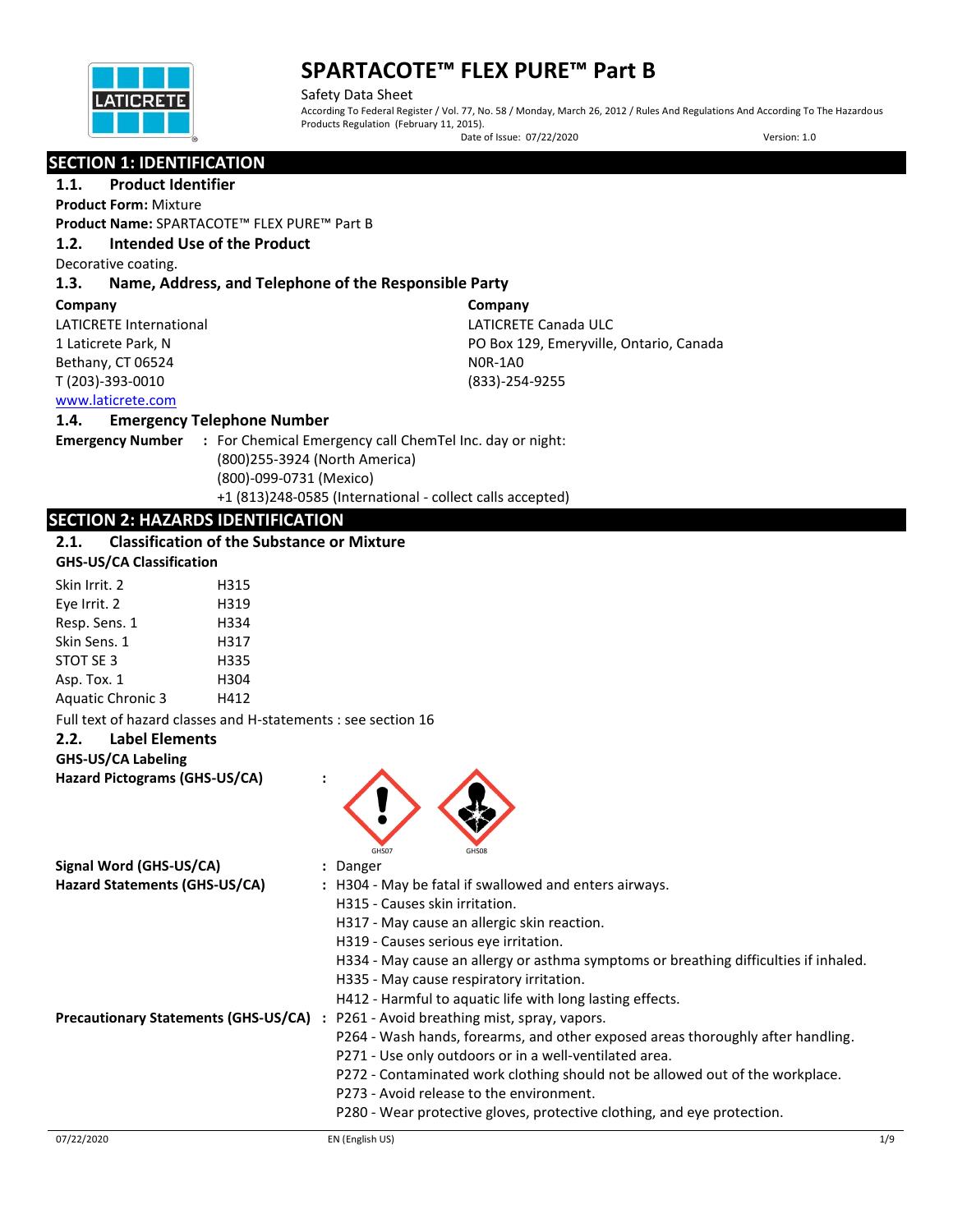Safety Data Sheet

According To Federal Register / Vol. 77, No. 58 / Monday, March 26, 2012 / Rules And Regulations And According To The Hazardous Products Regulation (February 11, 2015).

- P284 [In case of inadequate ventilation] wear respiratory protection.
- P301+P310 IF SWALLOWED: Immediately call a POISON CENTER or doctor.
- P302+P352 IF ON SKIN: Wash with plenty of water.

P304+P340 - IF INHALED: Remove person to fresh air and keep comfortable for breathing.

P305+P351+P338 - IF IN EYES: Rinse cautiously with water for several minutes. Remove contact lenses, if present and easy to do. Continue rinsing.

P312 - Call a POISON CENTER or doctor if you feel unwell.

P321 - Specific treatment (see section 4 on this SDS).

P331 - Do NOT induce vomiting.

P333+P313 - If skin irritation or rash occurs: Get medical advice/attention.

P337+P313 - If eye irritation persists: Get medical advice/attention.

P342+P311 - If experiencing respiratory symptoms: Call a POISON CENTER or doctor.

P362+P364 - Take off contaminated clothing and wash it before reuse.

P403+P233 - Store in a well-ventilated place. Keep container tightly closed.

P405 - Store locked up.

P501 - Dispose of contents/container in accordance with local, regional, national, territorial, provincial, and international regulations.

## **2.3. Other Hazards**

Exposure may aggravate pre-existing eye, skin, or respiratory conditions.

**2.4. Unknown Acute Toxicity (GHS-US/CA)**

No data available

## **SECTION 3: COMPOSITION/INFORMATION ON INGREDIENTS**

#### **3.1. Substance**

Not applicable

#### **3.2. Mixture**

| <b>Name</b>                    | <b>Product Identifier</b> | % *        | <b>GHS Ingredient Classification</b>       |
|--------------------------------|---------------------------|------------|--------------------------------------------|
| Hexamethylene diisocyanate     | (CAS-No.) 28182-81-2      | 79 - 84    | Acute Tox. 4 (Inhalation:dust, mist), H332 |
| homopolymer                    |                           |            | Skin Sens. 1, H317                         |
|                                |                           |            | STOT SE 3, H335                            |
|                                |                           |            | Aquatic Chronic 3, H412                    |
| Propanol, $1$ (or 2)- $(2-$    | (CAS-No.) 88917-22-0      | $10 - 30$  | Flam. Liq. 4, H227                         |
| methoxymethylethoxy)-, acetate |                           |            | Acute Tox. 4 (Oral), H302                  |
|                                |                           |            | Skin Irrit. 2, H315                        |
|                                |                           |            | Eye Irrit. 2, H319                         |
|                                |                           |            | <b>STOT SE 3, H335</b>                     |
|                                |                           |            | Asp. Tox. 1, H304                          |
| Hexamethylene diisocyanate     | (CAS-No.) 822-06-0        | $\leq 0.5$ | PHNOC 1                                    |
|                                |                           |            | Acute Tox. 4 (Oral), H302                  |
|                                |                           |            | Acute Tox. 3 (Dermal), H311                |
|                                |                           |            | Acute Tox. 1 (Inhalation: vapor), H330     |
|                                |                           |            | Skin Corr. 1C, H314                        |
|                                |                           |            | Eye Dam. 1, H318                           |
|                                |                           |            | Resp. Sens. 1, H334                        |
|                                |                           |            | Skin Sens. 1, H317                         |
|                                |                           |            | Aquatic Acute 3, H402                      |
|                                |                           |            | Aquatic Chronic 3, H412                    |

Full text of H-phrases: see section 16

\*Percentages are listed in weight by weight percentage (w/w%) for liquid and solid ingredients. Gas ingredients are listed in volume by volume percentage (v/v%).

\*\* The actual concentration of ingredient(s) is withheld as a trade secret in accordance with the Hazardous Products Regulations (HPR) SOR/2015-17 and 29 CFR 1910.1200.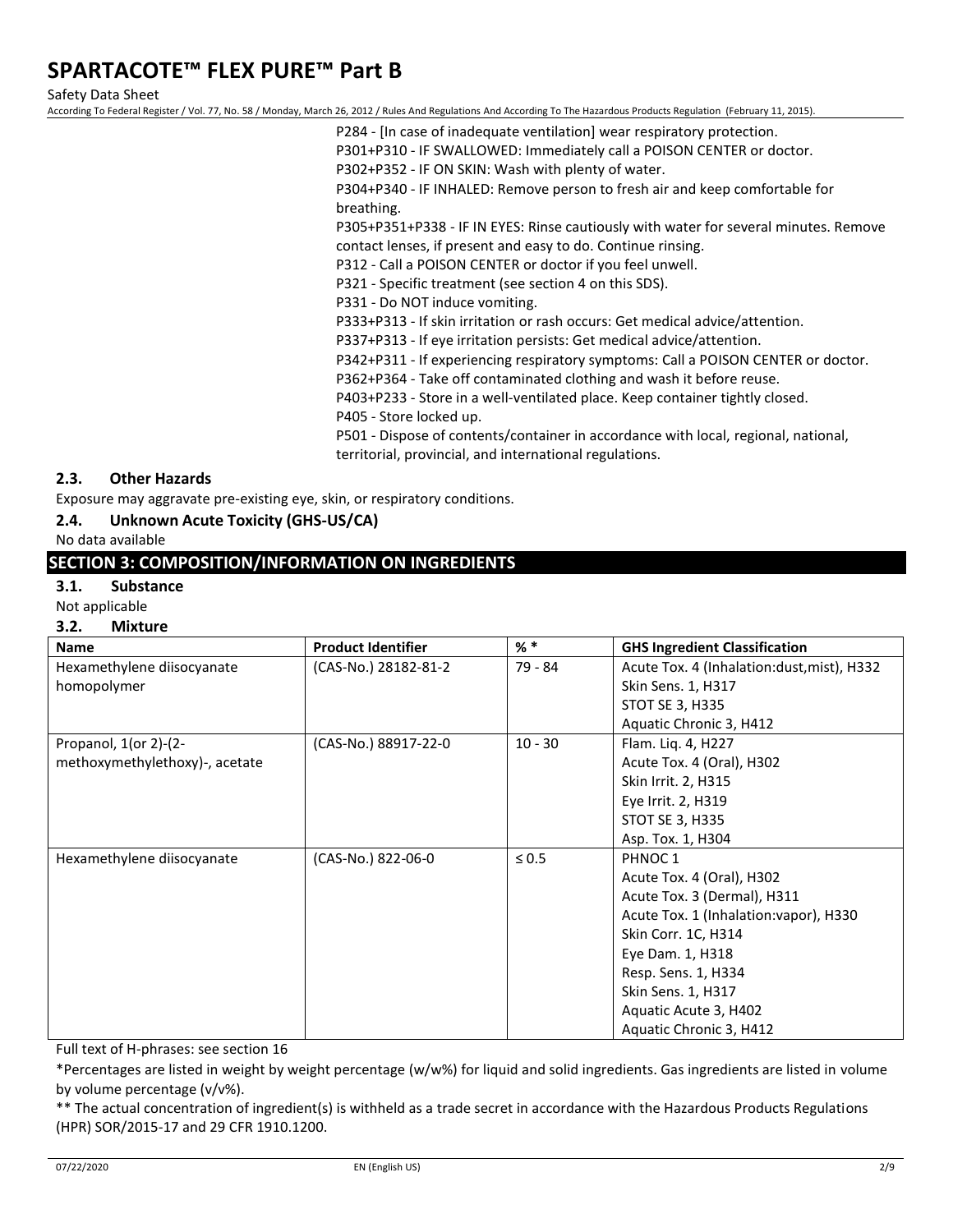Safety Data Sheet

According To Federal Register / Vol. 77, No. 58 / Monday, March 26, 2012 / Rules And Regulations And According To The Hazardous Products Regulation (February 11, 2015).

## **SECTION 4: FIRST AID MEASURES**

### **4.1. Description of First-aid Measures**

**General:** Never give anything by mouth to an unconscious person. If you feel unwell, seek medical advice (show the label where possible).

**Inhalation:** When symptoms occur: go into open air and ventilate suspected area. Obtain medical attention if breathing difficulty persists.

**Skin Contact:** Remove contaminated clothing. Obtain medical attention if irritation/rash develops or persists. Immediately drench affected area with water for at least 15 minutes.

**Eye Contact:** Immediately rinse with water for at least 15 minutes. Remove contact lenses, if present and easy to do. Continue rinsing. Obtain medical attention.

**Ingestion:** Do NOT induce vomiting. Rinse mouth. Immediately call a POISON CENTER or doctor/physician.

#### **4.2. Most Important Symptoms and Effects Both Acute and Delayed**

**General:** May cause respiratory irritation. May cause allergy or asthma symptoms or breathing difficulties if inhaled. Skin sensitization. Causes skin irritation. Causes serious eye irritation. May be fatal if swallowed and enters airways.

**Inhalation:** Irritation of the respiratory tract and the other mucous membranes. Exposure may produce cough, mucous secretions, shortness of breath, chest tightness or other symptoms indicative of an allergic/sensitization reaction. This product contains diisocyanates and can induce what is known as isocyanate asthma from both acute and/or chronic exposure.

**Skin Contact:** May cause an allergic skin reaction. Redness, pain, swelling, itching, burning, dryness, and dermatitis.

**Eye Contact:** Contact causes severe irritation with redness and swelling of the conjunctiva.

**Ingestion:** Aspiration into the lungs can occur during ingestion or vomiting and may cause lung injury.

**Chronic Symptoms:** Chronic Inhalation: as a result of previous repeated overexposures, or single large dose, certain individuals develop symptoms to isocyanates at levels way below TLV. These symptoms, which can include chest tightness, wheezing, cough, shortness of breath, or asthma attack could be immediate or delayed up to several hours after exposure, similar to many nonspecific asthmatic responses. There are reports that once sensitized an individual can experience these symptoms upon exposure to dust, cold air or other irritants. This increased lung sensitivity can persist for weeks and in severe cases for several years. Overexposure to isocyanates has also been reported to cause lung damage, including decrease in lung function), which may be permanent. Sensitization can either be temporary or permanent.

#### **4.3. Indication of Any Immediate Medical Attention and Special Treatment Needed**

If exposed or concerned, get medical advice and attention. If medical advice is needed, have product container or label at hand.

## **SECTION 5: FIRE-FIGHTING MEASURES**

### **5.1. Extinguishing Media**

**Suitable Extinguishing Media:** Carbon dioxide (CO2), dry chemical powder, foam.

**Unsuitable Extinguishing Media:** Do not use extinguishing media containing water.

#### **5.2. Special Hazards Arising From the Substance or Mixture**

**Fire Hazard:** Not considered flammable but may burn at high temperatures.

**Explosion Hazard:** Product is not explosive.

**Reactivity:** Diisocyanates may cause an exothermic reaction with acids, alkalis, amines, powerful oxidants, alcohols, and under heat. Reacts with water to produce carbon dioxide, pressure may build up in closed containers increasing the danger of bursting. May react with additional materials, see Incompatible Materials.

#### **5.3. Advice for Firefighters**

**Precautionary Measures Fire:** Exercise caution when fighting any chemical fire.

**Firefighting Instructions:** Use water spray or fog for cooling exposed containers.

**Protection During Firefighting:** Do not enter fire area without proper protective equipment, including respiratory protection. **Hazardous Combustion Products**: Carbon oxides (CO, CO2) nitrogen oxides (NO, NO2 etc.) hydrocarbons, isocyanate vapors and hydrogen cyanide.

**Other Information:** Do not allow run-off from fire fighting to enter drains or water courses.

#### **5.4. Reference to Other Sections**

Refer to Section 9 for flammability properties.

#### **SECTION 6: ACCIDENTAL RELEASE MEASURES**

#### **6.1. Personal Precautions, Protective Equipment and Emergency Procedures**

**General Measures:** Do not breathe vapor, mist or spray. Avoid all contact with skin, eyes, or clothing.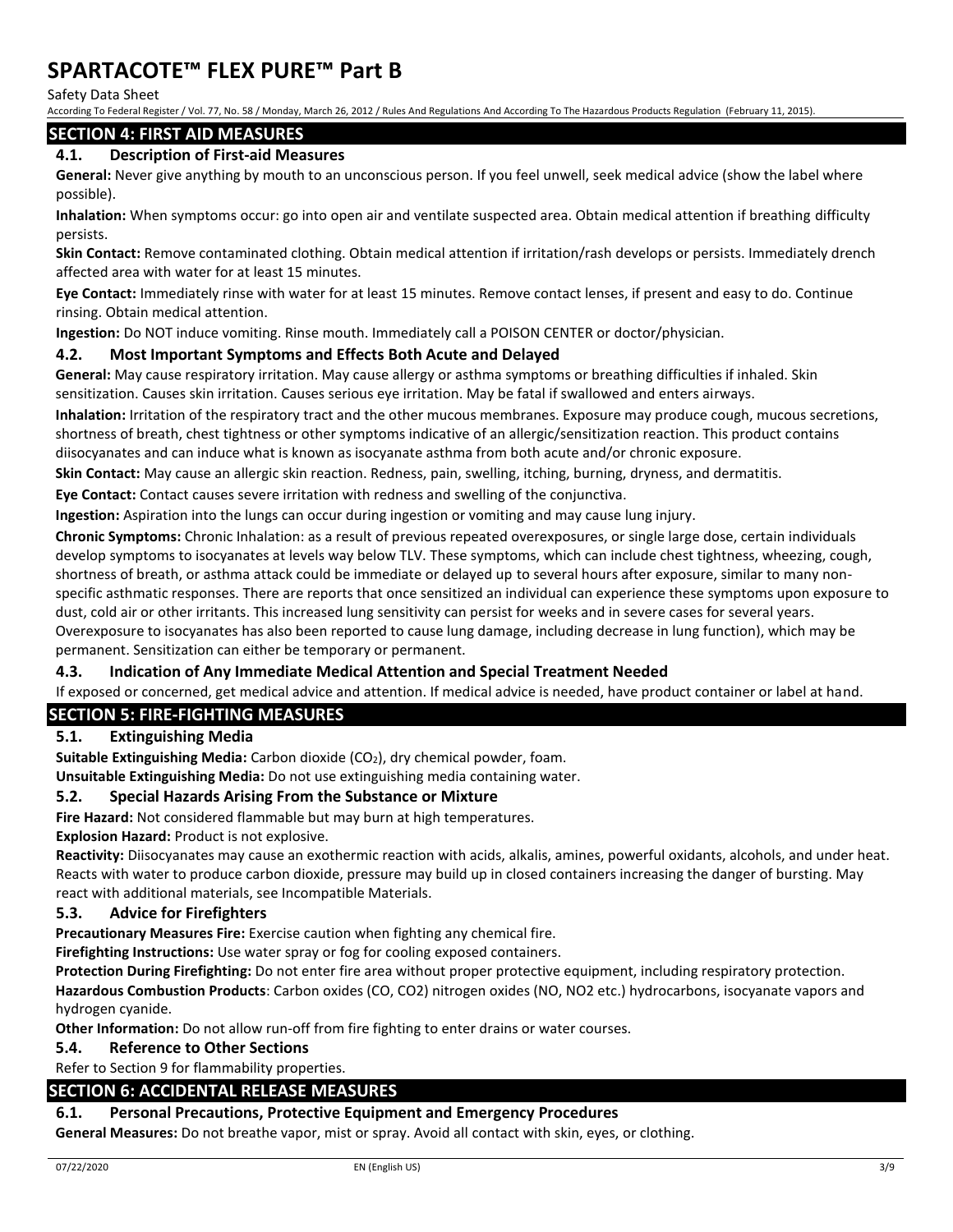#### Safety Data Sheet

According To Federal Register / Vol. 77, No. 58 / Monday, March 26, 2012 / Rules And Regulations And According To The Hazardous Products Regulation (February 11, 2015).

#### **6.1.1. For Non-Emergency Personnel**

**Protective Equipment:** Use appropriate personal protective equipment (PPE).

**Emergency Procedures:** Evacuate unnecessary personnel.

#### **6.1.2. For Emergency Personnel**

**Protective Equipment:** Equip cleanup crew with proper protection.

**Emergency Procedures:** Upon arrival at the scene, a first responder is expected to recognize the presence of dangerous goods, protect oneself and the public, secure the area, and call for the assistance of trained personnel as soon as conditions permit. Ventilate area.

### **6.2. Environmental Precautions**

Prevent entry to sewers and public waters. Avoid release to the environment.

### **6.3. Methods and Materials for Containment and Cleaning Up**

**For Containment:** Contain any spills with dikes or absorbents to prevent migration and entry into sewers or streams.

**Methods for Cleaning Up:** Clean up spills immediately and dispose of waste safely. Transfer spilled material to a suitable container for disposal. Contact competent authorities after a spill.

#### **6.4. Reference to Other Sections**

See Section 8 for exposure controls and personal protection and Section 13 for disposal considerations.

## **SECTION 7: HANDLING AND STORAGE**

## **7.1. Precautions for Safe Handling**

**Additional Hazards When Processed:** Do not breathe vapors, mists, or dusts. Use adequate ventilation to keep airborne isocyanate levels below the exposure limits. Wear respiratory protection if material is heated, sprayed, used in a confined space, or if the exposure limit is exceeded. Warning properties (irritation of the eyes, nose and throat or odor are not adequate to prevent overexposure from inhalation. This material can produce asthmatic sensitization upon either single inhalation exposure to a relatively high concentration or upon repeated inhalation exposures to lower concentrations. Individuals with lung or breathing problems or prior allergic reactions to isocyanates must not be exposed to vapor or spray mist. Avoid contact with skin and eyes. Wear appropriate eye and skin protection. Wash thoroughly after handling. Do not breathe smoke and gases created by overheating or burning this material. Decomposition products can be highly toxic and irritating.

**Precautions for Safe Handling:** Avoid contact with skin, eyes and clothing. Wash hands and other exposed areas with mild soap and water before eating, drinking or smoking and when leaving work. Avoid breathing vapors, mist, spray.

**Hygiene Measures:** Handle in accordance with good industrial hygiene and safety procedures.

#### **7.2. Conditions for Safe Storage, Including Any Incompatibilities**

**Technical Measures:** Comply with applicable regulations.

**Storage Conditions:** Keep container closed when not in use. Store in a dry, cool place. Keep/Store away from direct sunlight,

extremely high or low temperatures and incompatible materials. Store locked up/in a secure area.

**Incompatible Materials:** Acids. Humidity. Alcohols. Amines. Bases. Water.

## **7.3. Specific End Use(s)**

Decorative coating.

## **SECTION 8: EXPOSURE CONTROLS/PERSONAL PROTECTION**

## **8.1. Control Parameters**

For substances listed in section 3 that are not listed here, there are no established exposure limits from the manufacturer, supplier, importer, or the appropriate advisory agency including: ACGIH (TLV), AIHA (WEEL), NIOSH (REL), OSHA (PEL), or Canadian provincial governments.

| Propanol, 1(or 2)-(2-methoxymethylethoxy)-, acetate (88917-22-0) |                                   |                                                                                                                                         |  |
|------------------------------------------------------------------|-----------------------------------|-----------------------------------------------------------------------------------------------------------------------------------------|--|
| <b>Ontario</b>                                                   | OEL STEL (mg/m <sup>3</sup> )     | 1164 mg/m <sup>3</sup>                                                                                                                  |  |
| <b>Ontario</b>                                                   | OEL STEL (ppm)                    | $150$ ppm                                                                                                                               |  |
| <b>Ontario</b>                                                   | OEL TWA (mg/m <sup>3</sup> )      | 776 mg/m <sup>3</sup>                                                                                                                   |  |
| <b>Ontario</b>                                                   | OEL TWA (ppm)                     | $100$ ppm                                                                                                                               |  |
| Hexamethylene diisocyanate (822-06-0)                            |                                   |                                                                                                                                         |  |
| <b>USA ACGIH</b>                                                 | ACGIH TWA (ppm)                   | 0.005 ppm                                                                                                                               |  |
| <b>USA ACGIH</b>                                                 | Biological Exposure Indices (BEI) | 15 µg/g Kreatinin Parameter: 1,6-Hexamethylenediamine<br>with hydrolysis - Medium: urine - Sampling time: end of<br>shift (nonspecific) |  |
| <b>USA NIOSH</b>                                                 | NIOSH REL (TWA) $(mg/m3)$         | 0.035 mg/m <sup>3</sup>                                                                                                                 |  |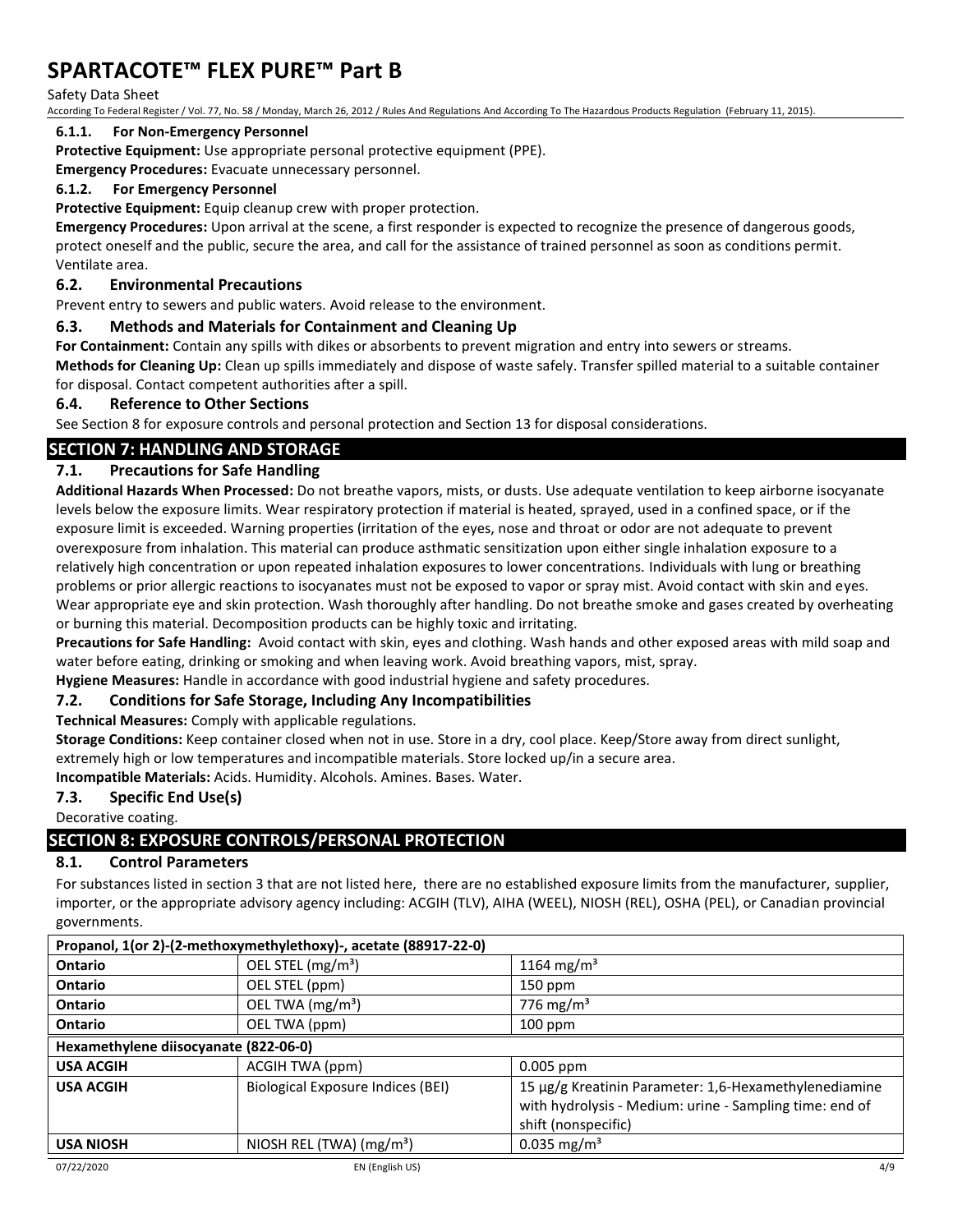#### Safety Data Sheet

According To Federal Register / Vol. 77, No. 58 / Monday, March 26, 2012 / Rules And Regulations And According To The Hazardous Products Regulation (February 11, 2015).

| <b>USA NIOSH</b>                   | NIOSH REL (TWA) (ppm)                    | 0.005 ppm                                                 |
|------------------------------------|------------------------------------------|-----------------------------------------------------------|
| <b>USA NIOSH</b>                   | NIOSH REL (ceiling) (mg/m <sup>3</sup> ) | $0.14$ mg/m <sup>3</sup>                                  |
| <b>USA NIOSH</b>                   | NIOSH REL (ceiling) (ppm)                | $0.02$ ppm                                                |
| <b>Alberta</b>                     | OEL TWA (mg/m <sup>3</sup> )             | $0.03$ mg/m <sup>3</sup>                                  |
| Alberta                            | OEL TWA (ppm)                            | 0.005 ppm                                                 |
| <b>British Columbia</b>            | OEL Ceiling (ppm)                        | $0.01$ ppm                                                |
| <b>British Columbia</b>            | OEL TWA (ppm)                            | 0.005 ppm                                                 |
| <b>Manitoba</b>                    | OEL TWA (ppm)                            | 0.005 ppm                                                 |
| <b>New Brunswick</b>               | OEL TWA (mg/m <sup>3</sup> )             | $0.034$ mg/m <sup>3</sup>                                 |
| <b>New Brunswick</b>               | OEL TWA (ppm)                            | 0.005 ppm                                                 |
| <b>Newfoundland &amp; Labrador</b> | OEL TWA (ppm)                            | 0.005 ppm                                                 |
| Nova Scotia                        | OEL TWA (ppm)                            | 0.005 ppm                                                 |
| <b>Nunavut</b>                     | OEL STEL (ppm)                           | 0.015 ppm                                                 |
| <b>Nunavut</b>                     | OEL TWA (ppm)                            | 0.005 ppm                                                 |
| <b>Northwest Territories</b>       | OEL STEL (ppm)                           | 0.015 ppm                                                 |
| <b>Northwest Territories</b>       | OEL TWA (ppm)                            | 0.005 ppm                                                 |
| <b>Ontario</b>                     | OEL Ceiling (ppm)                        | 0.02 ppm (designated substances regulation (Isocyanates,  |
|                                    |                                          | organic compounds (Hexamethylene diisocyanate (HDI))      |
| Ontario                            | OEL TWA (ppm)                            | 0.005 ppm (designated substances regulation (Isocyanates, |
|                                    |                                          | organic compounds)                                        |
|                                    |                                          | 0.005 ppm (applies to workplaces to which the designated  |
|                                    |                                          | substances regulation does not apply)                     |
| <b>Prince Edward Island</b>        | OEL TWA (ppm)                            | 0.005 ppm                                                 |
| Québec                             | VEMP ( $mg/m3$ )                         | $0.034$ mg/m <sup>3</sup>                                 |
| Québec                             | VEMP (ppm)                               | 0.005 ppm                                                 |
| Saskatchewan                       | OEL STEL (ppm)                           | 0.015 ppm                                                 |
| Saskatchewan                       | OEL TWA (ppm)                            | 0.005 ppm                                                 |

## **8.2. Exposure Controls**

**Appropriate Engineering Controls:** Emergency eye wash fountains and safety showers should be available in the immediate vicinity of any potential exposure. Ensure adequate ventilation, especially in confined areas. Ensure all national/local regulations are observed.

**Personal Protective Equipment:** Gloves. Protective clothing. Protective goggles. Insufficient ventilation: wear respiratory protection.



**Materials for Protective Clothing:** Chemically resistant materials and fabrics.

**Hand Protection:** Wear protective gloves.

**Eye and Face Protection:** Chemical safety goggles.

**Skin and Body Protection:** Wear suitable protective clothing.

**Respiratory Protection:** If exposure limits are exceeded or irritation is experienced, approved respiratory protection should be worn. In case of inadequate ventilation, oxygen deficient atmosphere, or where exposure levels are not known wear approved respiratory protection.

**Other Information:** When using, do not eat, drink or smoke.

| <b>SECTION 9: PHYSICAL AND CHEMICAL PROPERTIES</b>                   |               |  |  |  |
|----------------------------------------------------------------------|---------------|--|--|--|
| <b>Information on Basic Physical and Chemical Properties</b><br>9.1. |               |  |  |  |
| <b>Physical State</b>                                                | Liguid        |  |  |  |
| Appearance                                                           | Not available |  |  |  |
| Odor                                                                 | Not available |  |  |  |
| <b>Odor Threshold</b>                                                | Not available |  |  |  |
| pH                                                                   | Not available |  |  |  |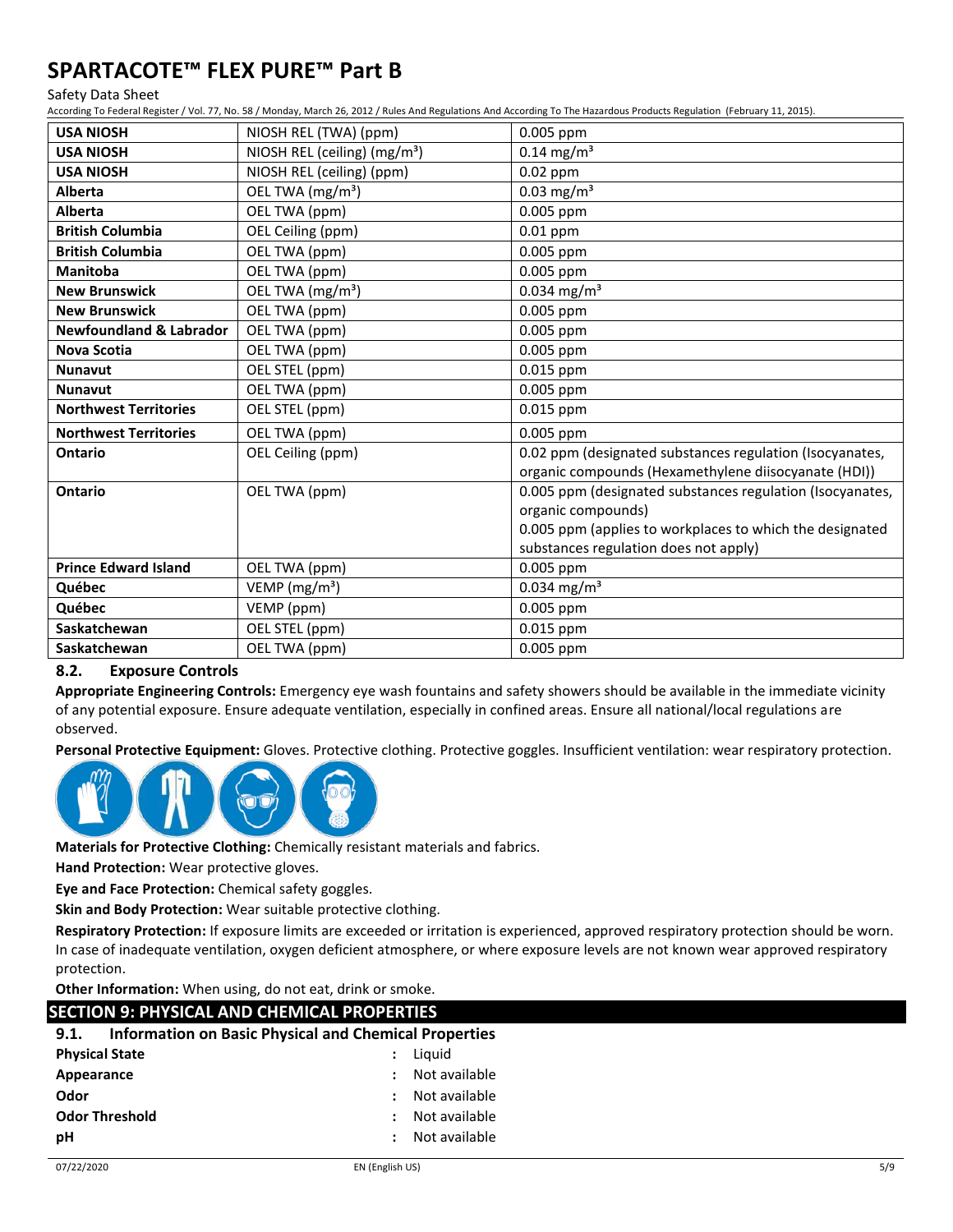Safety Data Sheet

According To Federal Register / Vol. 77, No. 58 / Monday, March 26, 2012 / Rules And Regulations And According To The Hazardous Products Regulation (February 11, 2015).

| <b>Evaporation Rate</b>                       | Not available<br>÷                    |
|-----------------------------------------------|---------------------------------------|
| <b>Melting Point</b>                          | Not available<br>٠                    |
| <b>Freezing Point</b>                         | Not available<br>÷                    |
| <b>Boiling Point</b>                          | 241.11 °C (466 °F)<br>÷               |
| <b>Flash Point</b>                            | 102.8 °C (217.04 °F)<br>:             |
| <b>Auto-ignition Temperature</b>              | Not available<br>$\ddot{\cdot}$       |
| <b>Decomposition Temperature</b>              | Not available<br>٠                    |
| <b>Flammability (solid, gas)</b>              | Not applicable<br>:                   |
| Lower Flammable Limit                         | Not available<br>$\ddot{\phantom{a}}$ |
| Upper Flammable Limit                         | Not available<br>٠                    |
| <b>Vapor Pressure</b>                         | Not available<br>$\ddot{\phantom{a}}$ |
| <b>Relative Vapor Density at 20°C</b>         | Not available<br>$\ddot{\cdot}$       |
| <b>Relative Density</b>                       | Not available<br>٠                    |
| <b>Specific Gravity</b>                       | 1.104<br>÷                            |
| Solubility                                    | Not available<br>÷                    |
| <b>Partition Coefficient: N-Octanol/Water</b> | Not available<br>÷                    |
| <b>Viscosity</b>                              | Not available<br>$\ddot{\cdot}$       |

### **SECTION 10: STABILITY AND REACTIVITY**

**10.1. Reactivity:** Diisocyanates may cause an exothermic reaction with acids, alkalis, amines, powerful oxidants, alcohols, and under heat. Reacts with water to produce carbon dioxide, pressure may build up in closed containers increasing the danger of bursting. May react with additional materials, see Incompatible Materials.

**10.2. Chemical Stability:** Stable under recommended handling and storage conditions (see section 7).

**10.3. Possibility of Hazardous Reactions:** May polymerize on contact with moisture/water, materials that react with isocyanates and temperatures above 93°C (199.4°F).

**10.4. Conditions to Avoid:** Direct sunlight, extremely high or low temperatures, and incompatible materials.

**10.5. Incompatible Materials:** Acids. Humidity. Alcohols. Amines. Bases. Water.

**10.6. Hazardous Decomposition Products:** Thermal decomposition generates: Carbon dioxide (CO2), carbon monoxide (CO), oxides of nitrogen (NOx), dense black smoke, isocyanates, isocyanic acid, hydrogen cyanide.

## **SECTION 11: TOXICOLOGICAL INFORMATION**

#### **11.1. Information on Toxicological Effects - Product**

**Acute Toxicity (Oral):** Not classified

**Acute Toxicity (Dermal):** Not classified

**Acute Toxicity (Inhalation):** Not classified

**LD50 and LC50 Data:** Not available

**Skin Corrosion/Irritation:** Causes skin irritation.

**Eye Damage/Irritation:** Causes serious eye irritation.

**Respiratory or Skin Sensitization:** May cause an allergy or asthma symptoms or breathing difficulties if inhaled. May cause an allergic skin reaction.

**Germ Cell Mutagenicity:** Not classified

**Carcinogenicity:** Not classified

**Specific Target Organ Toxicity (Repeated Exposure):** Not classified

**Reproductive Toxicity:** Not classified

**Specific Target Organ Toxicity (Single Exposure):** May cause respiratory irritation.

**Aspiration Hazard:** May be fatal if swallowed and enters airways.

**Symptoms/Injuries After Inhalation:** Irritation of the respiratory tract and the other mucous membranes. Exposure may produce cough, mucous secretions, shortness of breath, chest tightness or other symptoms indicative of an allergic/sensitization reaction. This product contains diisocyanates and can induce what is known as isocyanate asthma from both acute and/or chronic exposure. **Symptoms/Injuries After Skin Contact:** May cause an allergic skin reaction. Redness, pain, swelling, itching, burning, dryness, and dermatitis.

**Symptoms/Injuries After Eye Contact:** Contact causes severe irritation with redness and swelling of the conjunctiva.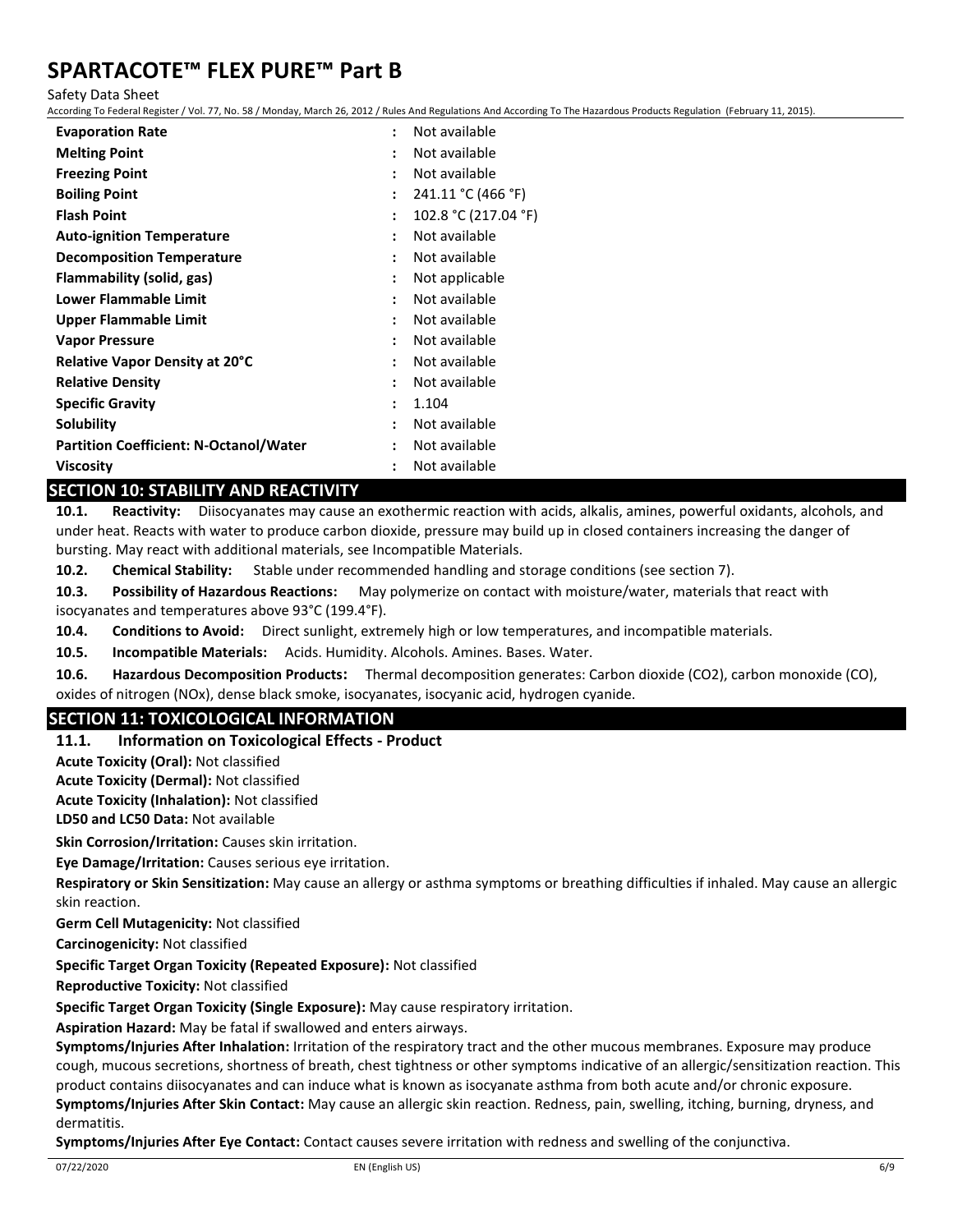Safety Data Sheet

According To Federal Register / Vol. 77, No. 58 / Monday, March 26, 2012 / Rules And Regulations And According To The Hazardous Products Regulation (February 11, 2015).

**Symptoms/Injuries After Ingestion:** Aspiration into the lungs can occur during ingestion or vomiting and may cause lung injury. **Chronic Symptoms:** Chronic Inhalation: as a result of previous repeated overexposures, or single large dose, certain individuals develop symptoms to isocyanates at levels way below TLV. These symptoms, which can include chest tightness, wheezing, cough, shortness of breath, or asthma attack could be immediate or delayed up to several hours after exposure, similar to many non-specific asthmatic responses. There are reports that once sensitized an individual can experience these symptoms upon exposure to dust, cold air or other irritants. This increased lung sensitivity can persist for weeks and in severe cases for several years. Overexposure to isocyanates has also been reported to cause lung damage, including decrease in lung function), which may be permanent. Sensitization can either be temporary or permanent.

### **11.2. Information on Toxicological Effects - Ingredient(s)**

#### **LD50 and LC50 Data:**

| Propanol, 1(or 2)-(2-methoxymethylethoxy)-, acetate (88917-22-0) |                                              |  |  |
|------------------------------------------------------------------|----------------------------------------------|--|--|
| ATE US/CA (oral)                                                 | 500.00 mg/kg body weight                     |  |  |
| Hexamethylene diisocyanate homopolymer (28182-81-2)              |                                              |  |  |
| <b>LC50 Inhalation Rat</b>                                       | 18500 mg/m <sup>3</sup> (Exposure time: 1 h) |  |  |
| <b>LC50 Inhalation Rat</b>                                       | 4.625 mg/l/4h                                |  |  |
| Hexamethylene diisocyanate (822-06-0)                            |                                              |  |  |
| <b>LD50 Oral Rat</b>                                             | 959 mg/kg                                    |  |  |
| <b>LD50 Dermal Rat</b>                                           | > 7000 mg/kg                                 |  |  |
| <b>LD50 Dermal Rabbit</b>                                        | 593 mg/kg                                    |  |  |
| <b>LC50 Inhalation Rat</b>                                       | $0.124$ mg/l/4h                              |  |  |
| <b>LC50 Inhalation Rat</b>                                       | 22 ppm/4 $h$                                 |  |  |

## **SECTION 12: ECOLOGICAL INFORMATION**

**12.1. Toxicity**

**Ecology - General:** Harmful to aquatic life with long lasting effects.

| Hexamethylene diisocyanate (822-06-0) |                                                                       |  |  |
|---------------------------------------|-----------------------------------------------------------------------|--|--|
| LC50 Fish 1                           | 26.1 mg/l (Exposure time: 96 h - Species: Brachydanio rerio [static]) |  |  |
| ErC50 (algae)                         | 89.1 mg/l                                                             |  |  |
|                                       |                                                                       |  |  |

#### **12.2. Persistence and Degradability**

**SPARTACOTE™ FLEX PURE™ Part B**

**Persistence and Degradability** May cause long-term adverse effects in the environment.

#### **12.3. Bioaccumulative Potential**

**SPARTACOTE™ FLEX PURE™ Part B**

**Bioaccumulative Potential** Not established.

12.4. Mobility in Soil Not available

#### **12.5. Other Adverse Effects**

**Other Information:** Avoid release to the environment.

## **SECTION 13: DISPOSAL CONSIDERATIONS**

#### **13.1. Waste treatment methods**

**Waste Disposal Recommendations:** Dispose of contents/container in accordance with local, regional, national, territorial, provincial, and international regulations.

**Ecology - Waste Materials:** Avoid release to the environment. This material is hazardous to the aquatic environment. Keep out of sewers and waterways.

### **SECTION 14: TRANSPORT INFORMATION**

The shipping description(s) stated herein were prepared in accordance with certain assumptions at the time the SDS was authored, and can vary based on a number of variables that may or may not have been known at the time the SDS was issued.

- 14.1. In Accordance with DOT Not regulated for transport
- 14.2. In Accordance with IMDG Not regulated for transport
- 14.3. In Accordance with IATA Not regulated for transport
- 14.4. In Accordance with TDG Not regulated for transport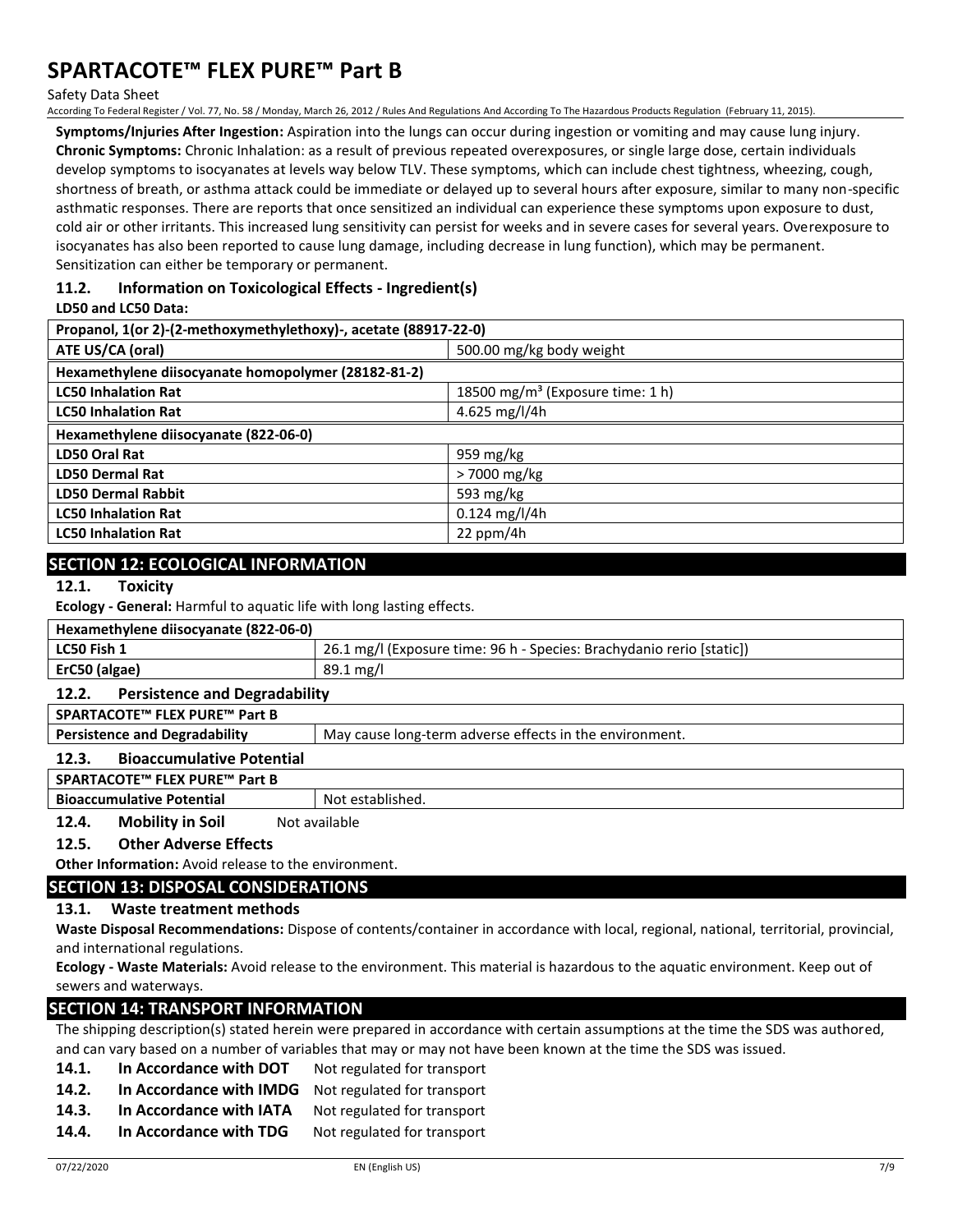Safety Data Sheet

According To Federal Register / Vol. 77, No. 58 / Monday, March 26, 2012 / Rules And Regulations And According To The Hazardous Products Regulation (February 11, 2015).

|                  |                                                                           |                                    | s idication negocity vol. 11, no. 30 / monday, march 20, 2012 / naies manegalations manecorality to me nazaraoas i rodaces negalation (rebraary |
|------------------|---------------------------------------------------------------------------|------------------------------------|-------------------------------------------------------------------------------------------------------------------------------------------------|
|                  | <b>SECTION 15: REGULATORY INFORMATION</b>                                 |                                    |                                                                                                                                                 |
| 15.1.            | <b>US Federal Regulations</b>                                             |                                    |                                                                                                                                                 |
|                  | SPARTACOTE™ FLEX PURE™ Part B                                             |                                    |                                                                                                                                                 |
|                  | SARA Section 311/312 Hazard Classes                                       |                                    | Health hazard - Specific target organ toxicity (single or repeated                                                                              |
|                  |                                                                           |                                    | exposure)                                                                                                                                       |
|                  |                                                                           |                                    | Health hazard - Respiratory or skin sensitization                                                                                               |
|                  |                                                                           |                                    | Health hazard - Skin corrosion or Irritation                                                                                                    |
|                  |                                                                           |                                    | Health hazard - Serious eye damage or eye irritation                                                                                            |
|                  |                                                                           |                                    | Health hazard - Aspiration hazard                                                                                                               |
|                  | Propanol, 1(or 2)-(2-methoxymethylethoxy)-, acetate (88917-22-0)          |                                    |                                                                                                                                                 |
|                  | Listed on the United States TSCA (Toxic Substances Control Act) inventory |                                    |                                                                                                                                                 |
|                  | <b>EPA TSCA Regulatory Flag</b>                                           |                                    | PMN - PMN - indicates a commenced PMN substance.                                                                                                |
|                  | Hexamethylene diisocyanate homopolymer (28182-81-2)                       |                                    |                                                                                                                                                 |
|                  | Listed on the United States TSCA (Toxic Substances Control Act) inventory |                                    |                                                                                                                                                 |
|                  | <b>EPA TSCA Regulatory Flag</b>                                           |                                    | XU - XU - indicates a substance exempt from reporting under the                                                                                 |
|                  |                                                                           |                                    | Chemical Data Reporting Rule, (40 CFR 711).                                                                                                     |
|                  | Hexamethylene diisocyanate (822-06-0)                                     |                                    |                                                                                                                                                 |
|                  | Listed on the United States TSCA (Toxic Substances Control Act) inventory |                                    |                                                                                                                                                 |
|                  | Subject to reporting requirements of United States SARA Section 313       |                                    |                                                                                                                                                 |
| <b>CERCLA RQ</b> |                                                                           |                                    | 100 lb                                                                                                                                          |
|                  | <b>SARA Section 313 - Emission Reporting</b>                              |                                    | 1%                                                                                                                                              |
| 15.2.            | <b>US State Regulations</b>                                               |                                    |                                                                                                                                                 |
|                  | Hexamethylene diisocyanate (822-06-0)                                     |                                    |                                                                                                                                                 |
|                  | U.S. - Massachusetts - Right To Know List                                 |                                    |                                                                                                                                                 |
|                  | U.S. - New Jersey - Right to Know Hazardous Substance List                |                                    |                                                                                                                                                 |
| 15.3.            | <b>Canadian Regulations</b>                                               |                                    |                                                                                                                                                 |
|                  | Propanol, 1(or 2)-(2-methoxymethylethoxy)-, acetate (88917-22-0)          |                                    |                                                                                                                                                 |
|                  | Listed on the Canadian DSL (Domestic Substances List)                     |                                    |                                                                                                                                                 |
|                  | Hexamethylene diisocyanate homopolymer (28182-81-2)                       |                                    |                                                                                                                                                 |
|                  | Listed on the Canadian DSL (Domestic Substances List)                     |                                    |                                                                                                                                                 |
|                  | Hexamethylene diisocyanate (822-06-0)                                     |                                    |                                                                                                                                                 |
|                  | Listed on the Canadian DSL (Domestic Substances List)                     |                                    |                                                                                                                                                 |
|                  |                                                                           |                                    | SECTION 16: OTHER INFORMATION, INCLUDING DATE OF PREPARATION OR LAST REVISION                                                                   |
|                  | Date of Preparation or Latest                                             | : 07/22/2020                       |                                                                                                                                                 |
| <b>Revision</b>  |                                                                           |                                    |                                                                                                                                                 |
|                  | <b>Other Information</b>                                                  |                                    | : This document has been prepared in accordance with the SDS requirements of the OSHA                                                           |
|                  |                                                                           |                                    | Hazard Communication Standard 29 CFR 1910.1200 and Canada's Hazardous Products                                                                  |
|                  |                                                                           | Regulations (HPR) SOR/2015-17.     |                                                                                                                                                 |
|                  | <b>GHS Full Text Phrases:</b>                                             |                                    |                                                                                                                                                 |
|                  | Acute Tox. 1 (Inhalation:vapor)                                           |                                    | Acute toxicity (inhalation: vapor) Category 1                                                                                                   |
|                  | Acute Tox. 3 (Dermal)                                                     | Acute toxicity (dermal) Category 3 |                                                                                                                                                 |
|                  | Acute Tox. 4                                                              |                                    | Acute toxicity (inhalation:dust, mist) Category 4                                                                                               |
|                  | (Inhalation:dust, mist)                                                   |                                    |                                                                                                                                                 |
|                  | Acute Tox. 4 (Oral)                                                       | Acute toxicity (oral) Category 4   |                                                                                                                                                 |
|                  | Aquatic Acute 3                                                           |                                    | Hazardous to the aquatic environment - Acute Hazard Category 3                                                                                  |
|                  | <b>Aquatic Chronic 3</b>                                                  |                                    | Hazardous to the aquatic environment - Chronic Hazard Category 3                                                                                |

Eye Dam. 1 Serious eye damage/eye irritation Category 1

Asp. Tox. 1 Aspiration hazard Category 1